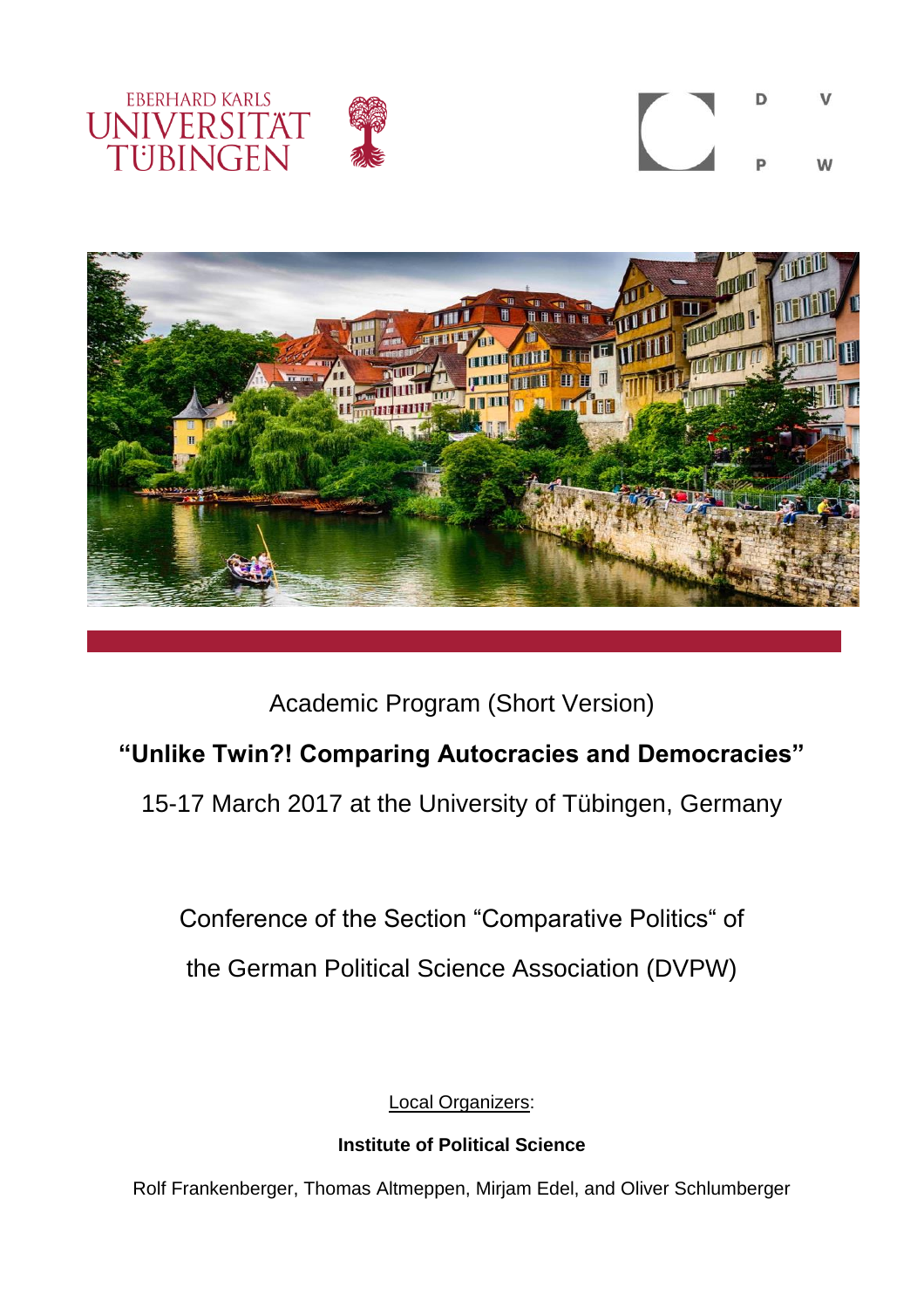### **- Conference Theme -**

Identifying and comparing political systems in various perspectives is at the very heart of Comparative Politics as a discipline. In previous decades, the focus of the highly differentiated comparisons in the discipline's subfields lay on democracies rather than on autocracies and systematic comparisons have frequently been eschewed. It is only in recent years that comparative research on autocracies skyrocketed. A fast growing body of literature investigates in autocratic institutions, power, legitimation, policies and so on. As a result, comparative politics now can draw much more differentiated pictures of how authoritarian regimes function, succeed, and fail in terms of regime persistence. Empirical developments such as the (more or less surprising) resilience and economic prosperity of autocracies, transitions from democracy and authoritarian shifts inside and outside the EU, increasing inequalities within and between societies and the uprising and spreading of extremism and terrorism in Europe and elsewhere make systematic comparisons of democracy and autocracy even more important. Keeping in mind the developments in the discipline it seems to be helpful to step back and to discuss the foundations, approaches, methods and basic concepts, including the dimensions of polity, policy and politics that we have started to discuss at the previous conference of the section "Comparative Politics" in Hamburg (February 2015).

#### **- List of Panels -**

- **1.** Parliamentary Representation in Non-Democratic Regimes
- **2.** Macht Religion politische Systeme autokratisch? (Double Panel)
- **3.** Same, same but different? Comparing the International Promotion of Democracy and Autocracy
- **4.** State Spending and Taxation in Democracies and Autocracies: Comparing Patterns of Resource Management (Double Panel)
- **5.** Dimensions of Authoritarianism (Double Panel)
- **6.** Challenging the Churchill-Hypothesis Policy-Performance in Democracies and Autocracies in Comparison" (Double Panel)
- **7.** Bridging Comparative Politics and Area Studies
- **8.** Why Wrong Is Right: Justifying Exclusion and Repression in Autocracies and **Democracies**
- **9.** Disentangling the State-Regime Nexus (Double Panel)
- **10.** Welfare-Production-Regime Triangle: Comparing Welfare State and Capitalism in Democracies and Autocracies
- **11.** Rule of Law vs. Rule by Law: How Do Autocracies & Democracies Govern?
- **12.** Concept Formation and Explorative Methods: What and How Can Methods Contribute to Regime Classification in Comparative Politics?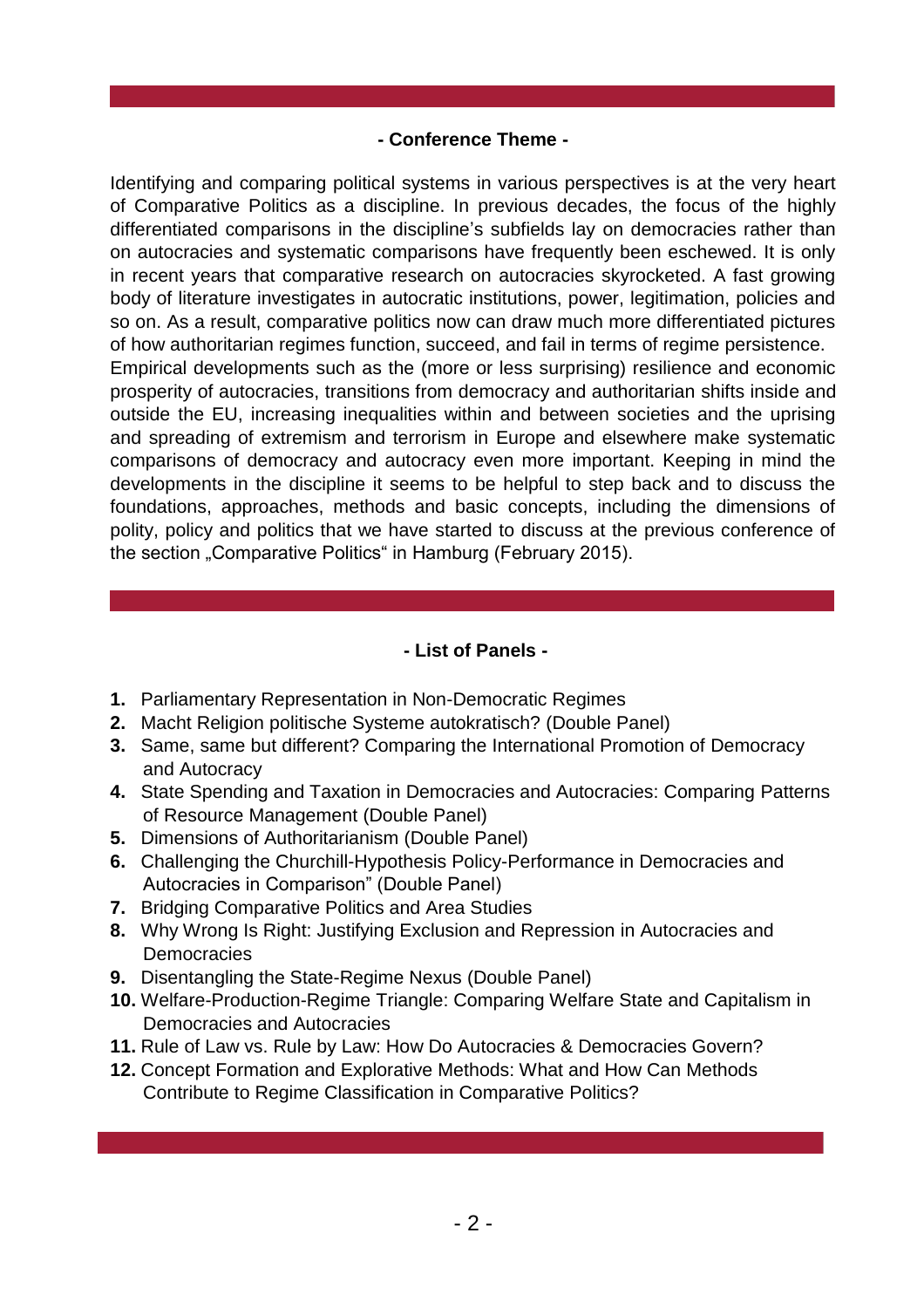# **- Conference Venue -**

All panels will be held in seminar rooms of the faculties of theology **(A)** while the keynote lecture and the public panel discussion will take place in the main building **(B)**:



# **- Travelling -**

**The city of Tübingen** is located 40km south of Stuttgart between the Schönbuch forest and the Swabian Hills. Most long-distance travellers will access Tübingen via Stuttgart, the capital of the State of Baden-Württemberg.

**By plane**: If you are not flying to Frankfurt (Main) but to Stuttgart, take bus 828 ("Airport-Sprinter"), departing right in front of terminal 1 (6,80€ one-way, payable on the bus). The final stop is Tübingen main station (ca. 1h). The last bus leaves the airport at 22:15.

**By train**: Most train routes lead via Stuttgart main station which is a hub for local trains to Tübingen (every 30 minutes). If you are travelling to Tübingen from Switzerland (Zurich) you will have to transfer to another train in Horb.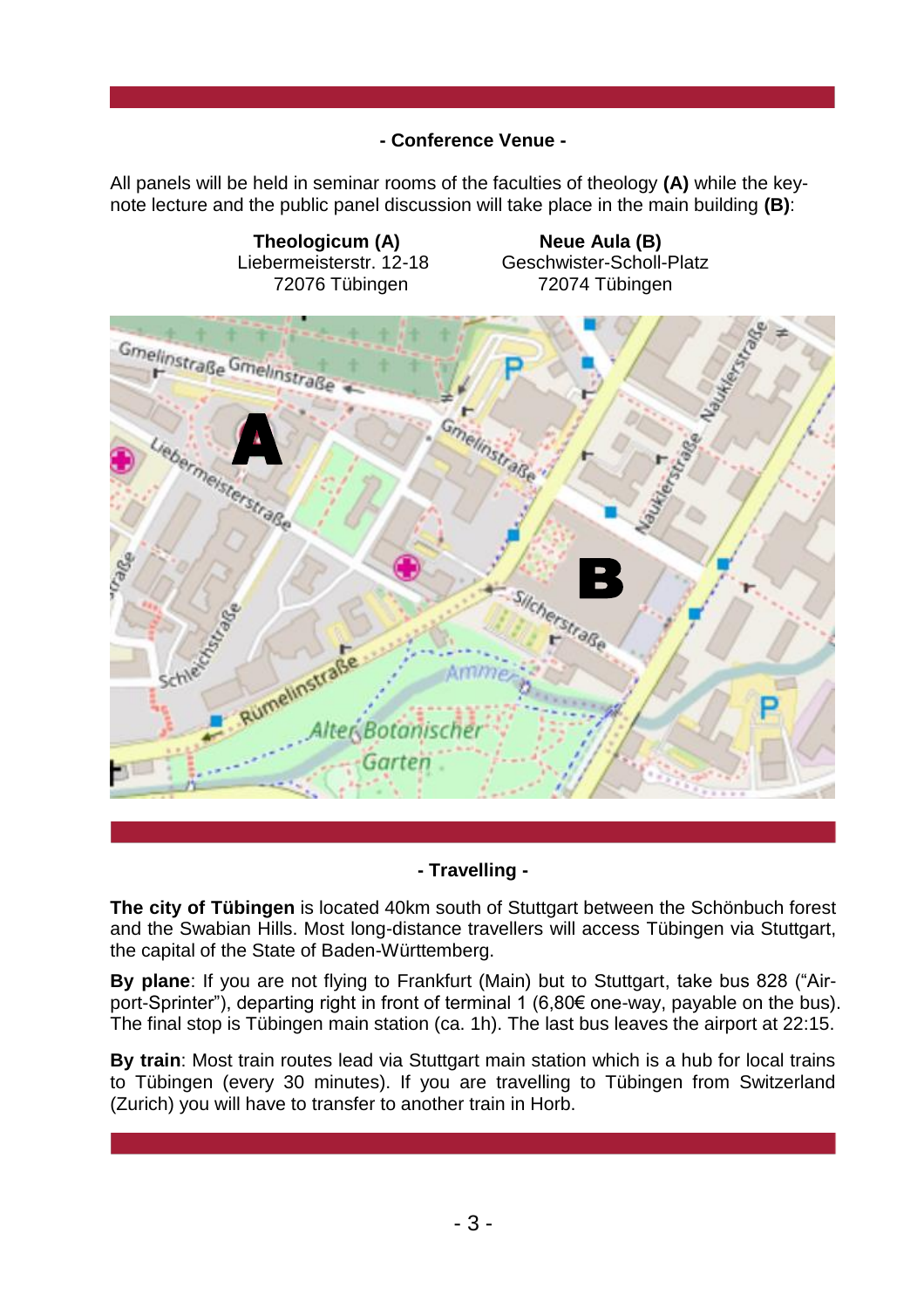#### **- Accomodation -**

**Tübingen** is a lovely small city, but in the first instance, it is small. As an effect, hotel rooms are quite limited. We were able to make 75 room pre-reservations with selected hotels. You can either book one of these directly at these hotels (see list below) or look for other accomodation opportunities.

Please complete your booking in a timely manner. Rooms are limited and will not be reserved after the indicated deadlines.

#### **Rooms are reserved at:**

- [Hotel Meteora.](http://www.hotel-meteora.de/indexE.html) (Arrival at 15. March) pre-reservations hold **until 14.February**. Password: DVPW-Tagung
- [Hotel am Schloss.](http://www.hotelamschloss.de/en) (Arrival at 15. March) pre-reservations hold **until 15. January.**  Password: DVPW-Sektionstagung
- [Hotel Domizil.](http://www.hotel-domizil.de/EN/Home.aspx) (Arrival at 15.March) pre-reservations hold **until 15. January**. Password: DVPW-Sektionstagung
- [Hotel IBIS Styles.](http://www.ibis.com/de/hotel-9841-ibis-styles-tuebingen/index.shtml) (Arrival at 14. or 15. March) pre- reservations hold **until 14. February.** Password

#### **Further Links to accomodations**

- The Tourist Information Office hosts a [search tool for accomodation](http://tuebingen-info.de/index.php?id=768)
- [Youth Hostel Tübingen](http://www.jugendherberge.de/en/youth-hostels/tuebingen113/Portrait)
- [Hotel Stadt Tübingen](http://www.hotel-stadt-tuebingen.de/)
- **•** [Hotel Hospiz](http://www.hotel-hospiz.de/)
- [Hotel Krone](http://www.krone-tuebingen.de/en/)
- [Hotel La Casa Tübingen](http://www.lacasa-tuebingen.de/)

#### **- Conference fee and Registration-**

**Conference fee:** in order to provide adequate service, rooms and an interesting general program including a reception, it takes up a small contribution from your side. Thus, we impose a conference fee on all participants: chairs, discussants, and paper givers as well as interested scholars visiting the conference. We kindly ask you to register until 15. January 2017. After this deadline registration is still possible, but with raised fees.

| <b>Participants</b>                     | Fee           |
|-----------------------------------------|---------------|
| Students and graduate students:         | 20 $\epsilon$ |
| Doctoral students:                      | $30 \in$      |
| Postdocs and Professors:                | $35 \in$      |
| All those to register after 15. January | 50 $\epsilon$ |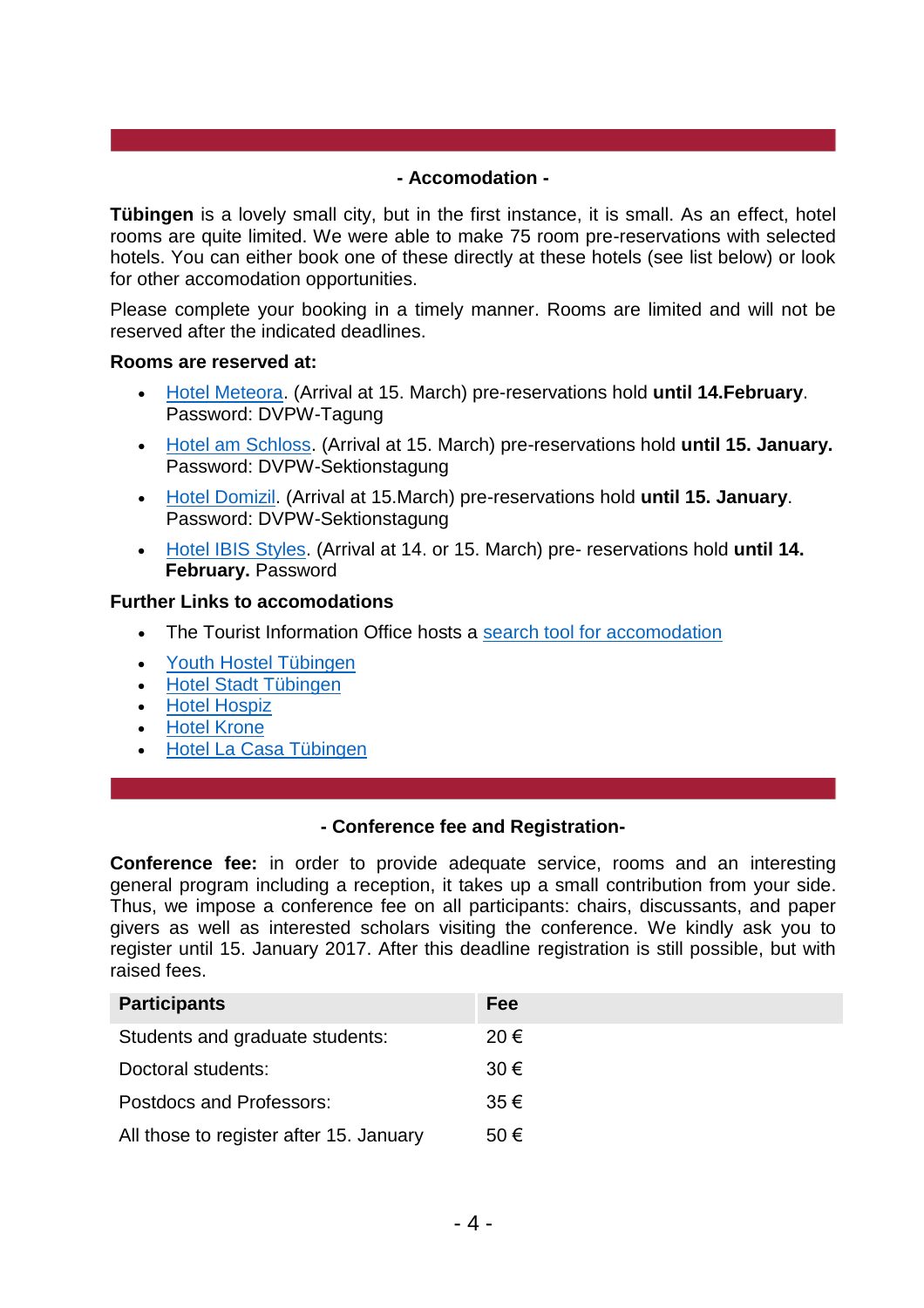**Please register via E-mail to** [rolf.frankenberger@uni-tuebingen.de](mailto:rolf.frankenberger@uni-tuebingen.de)**, but be aware that your registration will not be completed until we have received your conference fee! You will receive separate information on remittances of the conference fee via e-mail.**

**Regular registration**: We strongly suggest to register by 15. January 2017.

**Late registration**: Late registration is still possible, but only with raised fees  $(650)$ 

#### **- Child care -**

**University of Tübingen is a family-friendly workplace.** We are aware of family and child care obligations. If any participant needs assistance in child care during the conference, please let us know. We can arrange professional and certified child care during working hours of the conference between 08:30 and 18:00 onsite.

#### **- Contact -**

**You have further questions?** Please do not hesitate to contact the local organizers**.**

Rolf Frankenberger: [rolf.frankenberger@uni-tuebingen.de](mailto:rolf.frankenberger@uni-tuebingen.de)

Oliver Schlumberger: [mena@ifp.uni-tuebingen.de](mailto:mena@ifp.uni-tuebingen.de)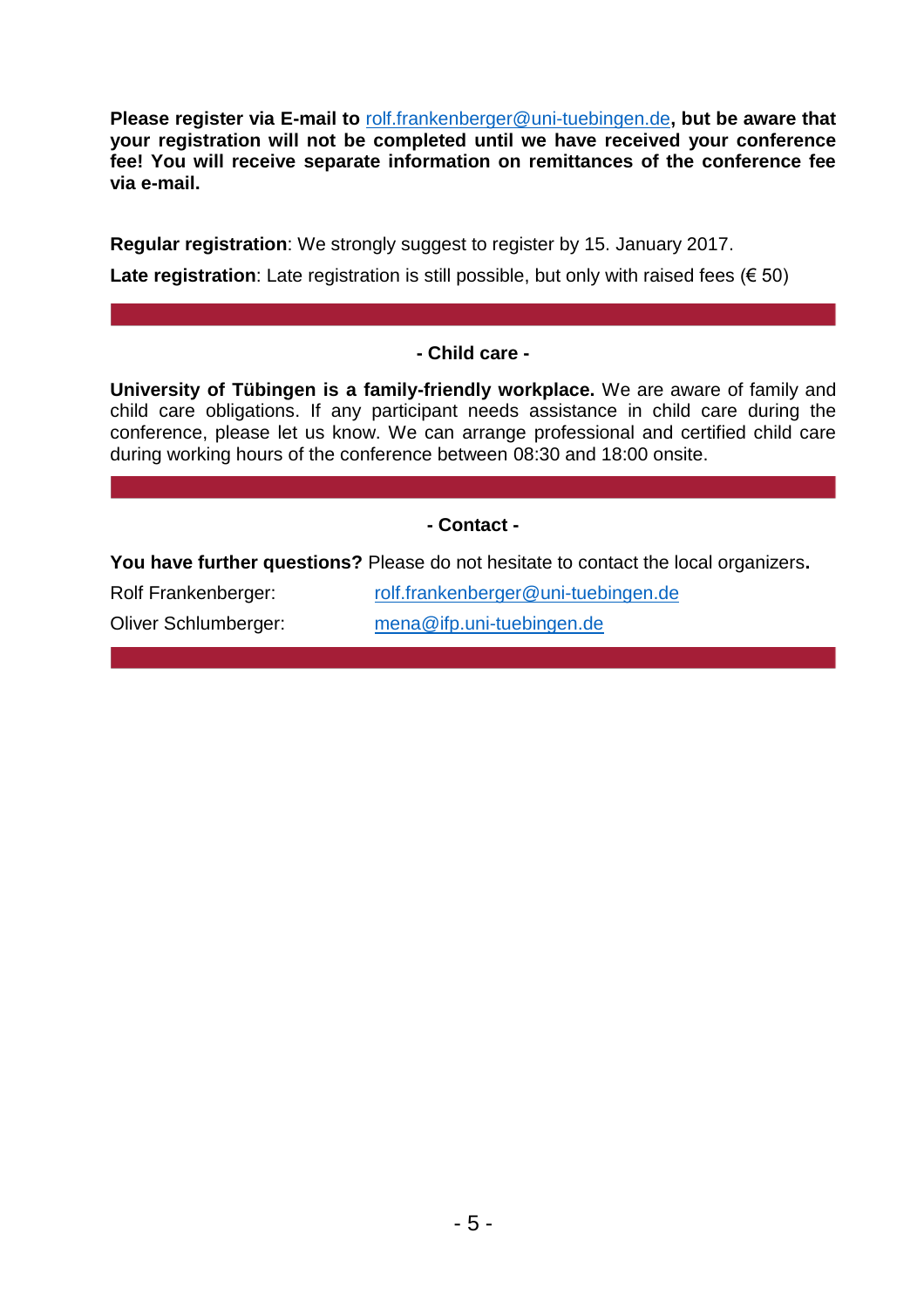# **- Timetable -**

| Wednesday,<br>15.03.2017 | In this timetable, the titles of some panels have been abbreviated for editorial reasons. For details, please refer to the list of panels. |                                                                                 |                                                                                   | Room                        |
|--------------------------|--------------------------------------------------------------------------------------------------------------------------------------------|---------------------------------------------------------------------------------|-----------------------------------------------------------------------------------|-----------------------------|
| 15:00-16:00              | <b>Welcome Address</b>                                                                                                                     |                                                                                 | Theologicum,<br><b>Lecture Hall</b>                                               |                             |
| 16:00-17:45              | (1) "Parliamentary Representation<br>in Non-Democratic Regimes"                                                                            | (3) "Comparing the International Promotion<br>of Democracy and Autocracy"       | (12) "Concept Formation and Explorative<br>Methods:                               | Theologicum                 |
| 18:00                    | Keynote Lecture by Andreas Schedler                                                                                                        |                                                                                 | Neue Aula,<br>Audimax                                                             |                             |
| 19:30                    | <b>Reception</b>                                                                                                                           |                                                                                 |                                                                                   | Neue Aula,<br>kleiner Senat |
| Thursday,<br>16.03.2017  |                                                                                                                                            |                                                                                 |                                                                                   | Room                        |
| 9:00-10:45               | "Bridging Comparative Politics<br>(7)<br>and Area Studies"                                                                                 | (11) "Rule of Law vs. Rule by Law: How Do<br>Autocracies & Democracies Govern?" | (2.1) "Macht Religion politische Systeme<br>autokratisch?" (Session 1)            | Theologicum                 |
| 11:00-12:30              | Mitgliederversammlung                                                                                                                      |                                                                                 | Theologicum,<br><b>Lecture Hall</b>                                               |                             |
| 14:00-15:30              | (4.1) "State Spending and Taxation in<br>Democracies and Autocracies 1"                                                                    | (9.1) "Disentangling the State-Regime<br>Nexus" (Session 1)                     | (2.2) "Macht Religion politische Systeme<br>autokratisch?" (Session 2)            | Theologicum                 |
| 16:00-17:30              | (4.2.) "State Spending and Taxation in<br>Democracies and Autocracies 2"                                                                   | (9.2) "Disentangling the State-Regime<br>Nexus" (Session 2)                     | (10) "Comparing Welfare State and Capita-<br>lism in Democracies and Autocracies" | Theologicum                 |
| 18:00                    | <b>Public Panel Discussion</b>                                                                                                             |                                                                                 | Neue Aula,<br>Audimax                                                             |                             |
| Friday,<br>17.03.17      |                                                                                                                                            |                                                                                 |                                                                                   | <b>Room</b>                 |
| 9:00-10:45               | (6.1) "Policy Performance" (Session1):<br>The Economy                                                                                      | (8) "Why Wrong Is Right: Justifying<br><b>Exclusion and Repression"</b>         | (5.1) "Dimensions of Authoritarianism:<br>International Factors" (Session 1)      | Theologicum                 |
| 11:00-12:45              | (6.2) "Policy Performance" (Session 2):<br>The Social and Ecological Sphere                                                                |                                                                                 | (5.2) "Dimensions of Authoritarianism:<br>Identity, State, & Regime" (Session 2)  | Theologicum                 |
| 13:00                    | <b>End of Conference</b>                                                                                                                   |                                                                                 |                                                                                   | <b>Departure</b>            |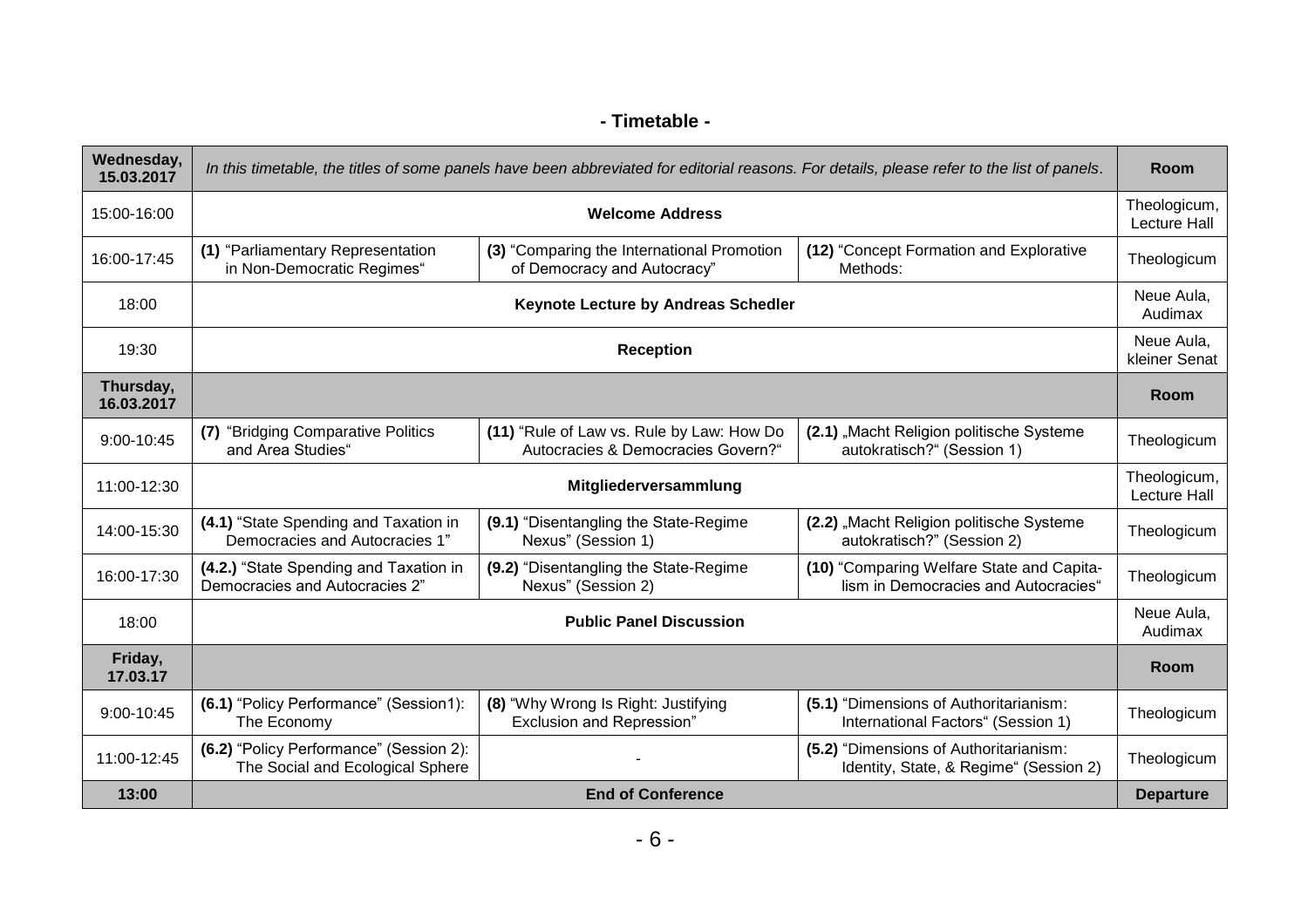# **List of Panels & Papers**

#### **Panel 1** – "Parliamentary Representation in Non-Democratic Regimes"

- **Chairs: Katharina Buck**, University of Bremen [\(k.buck@uni-bremen.de\)](mailto:k.buck@uni-bremen.de), **Esther Somfalvy**, IFSH – Institute for Peace Research and Security Policy at the University of Hamburg [\(somfalvy@bigsss-bremen.de\)](mailto:somfalvy@bigsss-bremen.de)
- **Anja Osei** (University of Konstanz): "Glass Half Full or Half Empty? Government-Opposition Interaction in the Authoritarian Legislature of Togo"
- **Daniel Stockemer** (University of Ottawa): "(Democratic) Regime Change and the Representation of Women in Parliament"
- **Irene Weipert-Fenner** (PRIF Peace Research Institute Frankfurt): "Detector and Agent of Change: The Autocratic Parliament in Mubarak's Egypt"
- **Esther Somfalvy** (IFSH): "Do Different Kinds of Regimes Represent Their Citizens Differently? Evidence from the Parliaments of Kazakhstan and the Kyrgyz Republic"
- **Kristin Eichhorn** (Technical University Chemnitz): "Electoral Competitiveness and Turnout in Autocracies"

#### **Panel 2** – "Macht Religion politische Systeme autokratisch?" (Double Panel)

**Chairs: Gert Pickel**, Universität Leipzig [\(pickel@rz.uni-leipzig.de\)](mailto:pickel@rz.uni-leipzig.de), **Oliver Hidalgo**, Universität Münster [\(hidalgoo@uni-muenster.de\)](mailto:hidalgoo@uni-muenster.de)

#### **Session 1:**

- **Dliver Hidalgo** (Münster): "Religion als ,autoritäres' Gegengewicht zur Demokratie? Theoretische und ideengeschichtliche Zugänge"
- **Christoph Trinn & Thomas Wencker** (Heidelberg): "No State is an Island: Inter-Regime Cooperation in Transnational Conflicts"
- **Susanne Pickel** (Duisburg): "Gods Own Country: Religion, politische Religion oder Religiosität als Spoiler of Democracy?
- **Marlene Mauk** (Mainz): "Macht Religion Menschen autokratisch?"
- **Gert Pickel** (Leipzig): "Verhindert der Islam Demokratisierung? Perspektiven aus der Sicht der politischen Kulturforschung"

#### **Session 2:**

- **Cemal Öztürk & Toralf Stark** (Duisburg): "Das ,türkische Modell' in der Krise: Sind religiöse Individuen in der Türkei genuine Demokraten'? Eine Überprüfung der Kompatibilität von ,Islam' und ,Demokratie' auf Grundlage der politischen Kulturforschung"
- **Jörg Baudner** (Osnabrück): "From Religious to Populist Party (and Back)?"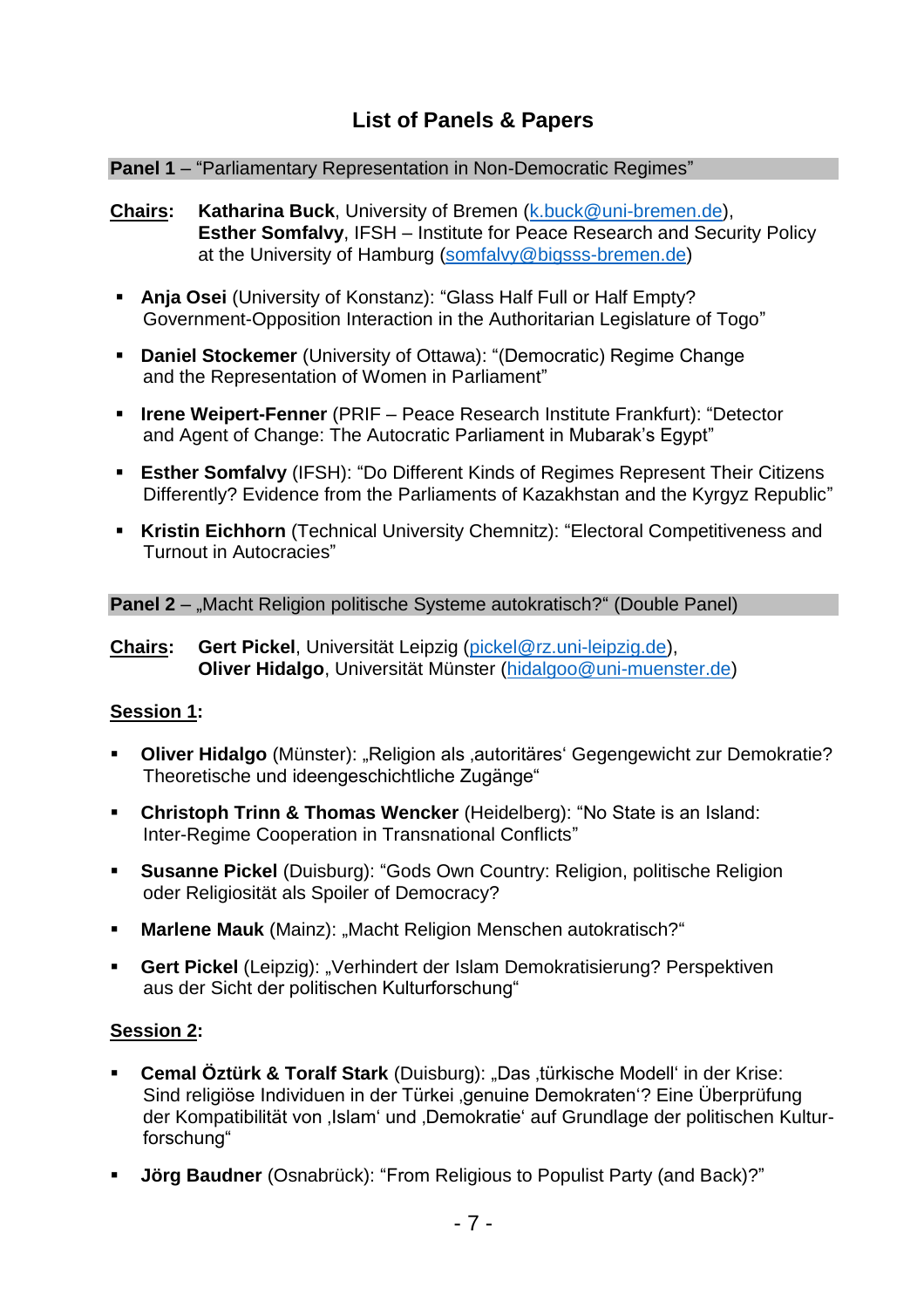- **Ludger Viefhues-Bailey** (Syracuse): "Religion for the Illiberal State: The Example of Religious Liberty Laws in the U.S."
- **Julia Gerlach** (Leipzig): "Wie der Tempelberg in Jerusalem: Heilige Orte und russischer Diskurs um die Annexion der Krim"
- **Fabian Poetke** (München): "Politische Anreize zur religiösen Aneignung der liberalen Demokratie: Das Fallbeispiel westdeutscher Bildungspolitik 1945-1965"

**Panel 3** – "Same, Same but Different? Comparing the International Promotion of Democracy and Autocracy"

- **Chairs: Julia Leininger**, DIE German Development Institute & the German Re-search Network External Democracy Promotion [\(julia.leininger@die-gdi.de\)](mailto:julia.leininger@die-gdi.de), **Anna Lührmann**, V-Dem Institute at the University of Gothenburg, SWE [\(anna.luehrmann@v-dem.net\)](mailto:anna.luehrmann@v-dem.net)
- **Christoph H. Stefes & Betcy Jose** (University of Colorado, Denver): "Contesting and Shaping International Norms: The Neglected Side of Autocracy Promotion"
- **Agnes Cornell** (Aarhus University) **& Anna Lührmann** (University of Gothenburg): "The Role of Political Context in the Allocation of Democracy Aid"
- **Pavel Satra** (Leuphana Universität, Lüneburg): "Autocracies' Counterintuitive Delegation Preferences to International Human Rights Organizations"
- **Julia Bader** (University of Amsterdam) & **Christine Hackenesch** (DIE German Development Institute – DIE, Bonn): "What Drives Authoritarian Party to Party Interaction? The Chinese Communist Party and African Ruling Parties"
- **Tina Freyburg** (University St. Gallen) & **Julia Leininger** (DIE German Development Institute, Bonn): "Democracy Promotion Needs Democrats: How Societal Values Matter"

**Panel 4** – "State Spending and Taxation in Democracies and Autocracies: Comparing Patterns of Resource Management"

**Chairs: Thomas Richter & Christian von Soest**, beide GIGA – German Institute of Global and Area Studies, Hamburg [\(thomas.richter@giga-hamburg.de,](mailto:thomas.richter@giga-hamburg.de) [christian.vonsoest@giga-hamburg.de](mailto:christian.vonsoest@giga-hamburg.de) )

# **Session 1:**

- **Christian von Haldenwang** (DIE German Development Institute, Bonn): "What Impact Does Political Regime Durability Have on Public Revenue Collection?"
- **Ane Karoline Bak Foged** (Aarhus University): "Taxation, Revenue Bargains and the Effect on Accountability Institutions in Developing Countries
- **Anne Mette Kjær & Marianne Ulriksen** (Aarhus University): "The Unexplored Side of Fiscal Contract Theory: Revenue Bargains and Public Policy Provisions in Africa"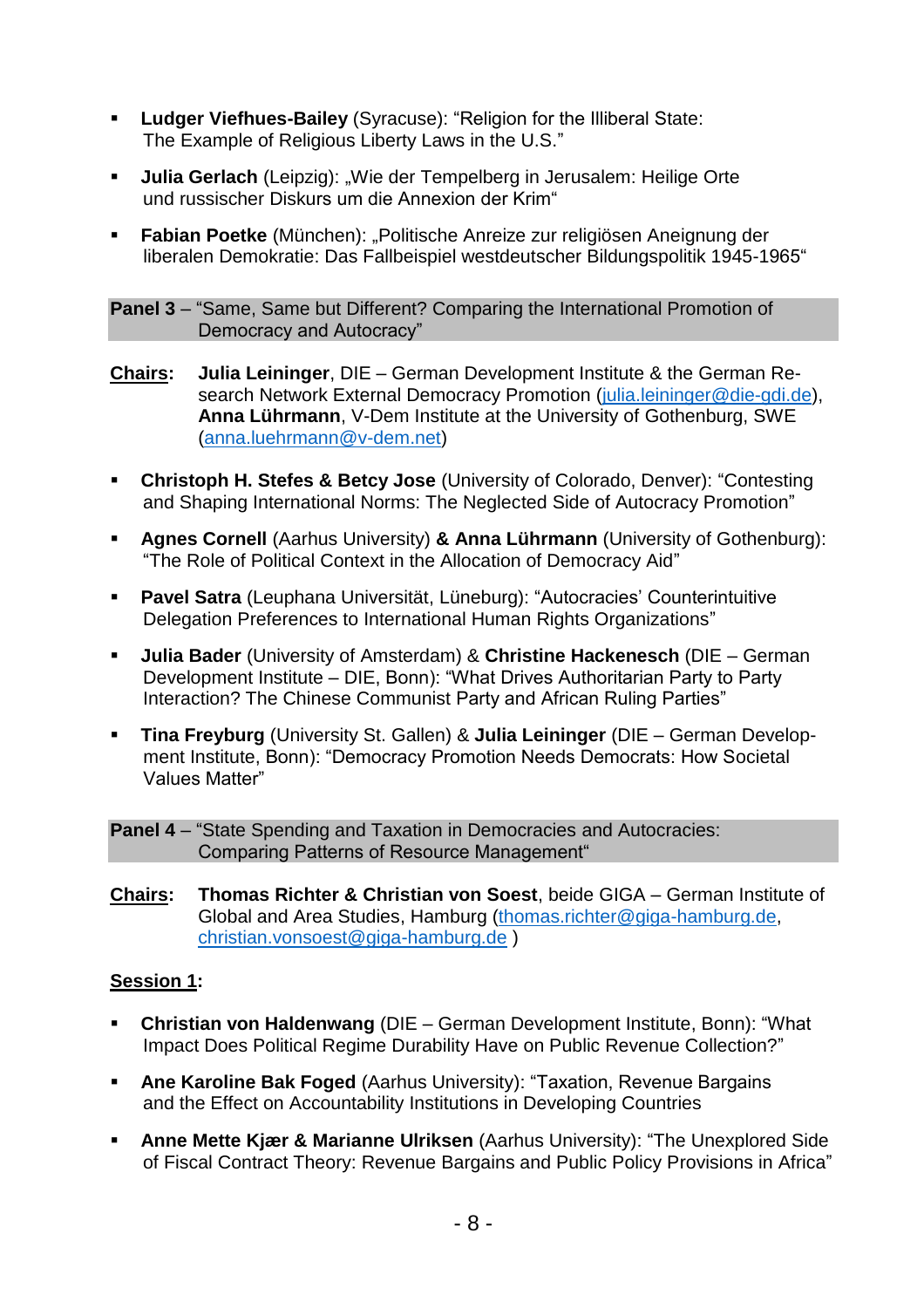**Thomas Richter** (GIGA – German Institute of Global and Area Studies, Hamburg): "Taxation and the Formation of Political Institutions: An Explorative Analysis"

# **Session 2:**

- **Rachel Beach** (University of Aarhus): "Benin & Togo: the Unlike Twins of Revenue Mobilization in West Africa"
- **Christian von Haldenwang** (DIE German Development Institute, Bonn): "Does the political resource curse affect public finance? The vulnerability of tax revenue in resource-rich countries"
- **Solveig Richter** (University of Erfurt): "Competing for Power and Money. State Capture and Limited Political Competition in Transition Countries"

# **Panel 5** – "Dimensions of Authoritarianism" (Double Panel)

**Convener: Ahmad Maati & Oliver Schlumberger**, University of Tübingen [\(ahmed.maati@uni-tuebingen.de](mailto:ahmed.maati@uni-tuebingen.de) & [schlumberger@uni-tuebingen.de\)](mailto:schlumberger@uni-tuebingen.de)

**Session 1:** "International Aspects of Authoritarianism"

Chair: **Andreas Schedler** (CIDE, Mexico City / University of Tübingen) Discussant: **Rolf Frankenberger** (University of Tübingen)

- **Marianne Kneuer, Thomas Demmelhuber, Tobias Zumbrägel, Raphael Peresson Natalia Afanasyeva** (University of Hildesheim & University of Erlangen): "Regional Organizations as Transmission Belt and Learning Room of Authoritarianism: Comparative Perspectives and Empirical Evidence"
- **Steven Heydemann** (Smith College, Northampton): "Democracy Promotion, Institutions, and Authoritarian Resilience"
- **André Bank** (GIGA German Institute of Global and Area Studies, Hamburg): "Authoritarian Learning and Transnational Diffusion"

**Session 2**: "Identity, State, and Regime"

Chair: **Andreas Schedler** (CIDE, Mexico City / University of Tübingen) Discussant: **Thomas Demmelhuber** (University of Erlangen)

- **Morten Valbjørn** (University of Aarhus): "What Is So Sectarian about Sectarian Politics? Identity Politics and Authoritarianism in a New Middle East"
- **Ahmad Maati** (University of Tübingen): "Exclusivist Identity Formation, the State, and Authoritarianism
- **Oliver Schlumberger** (University of Tübingen): **"**Authoritarian Resilience and the State in the Arab World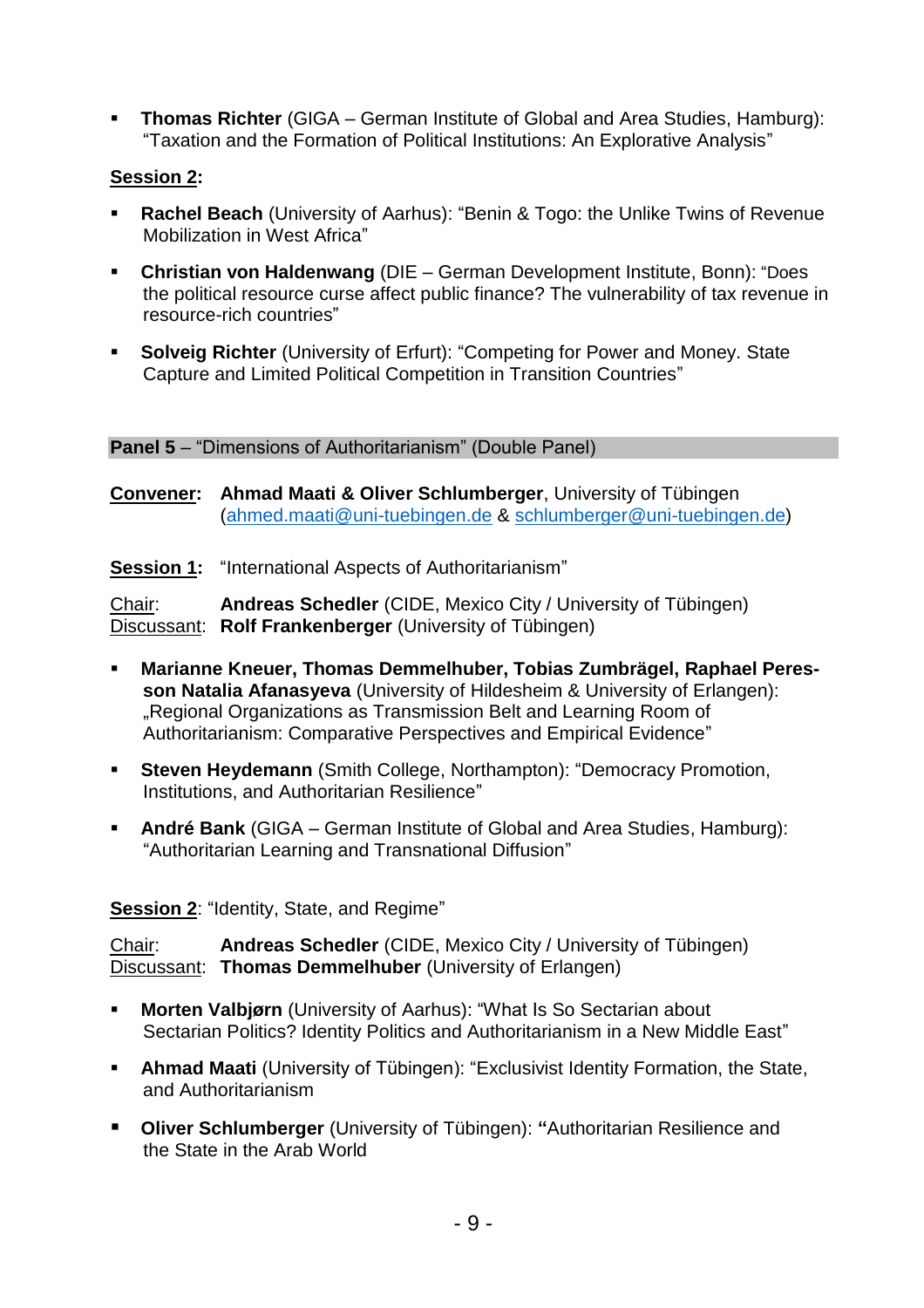#### **Panel 6** – "Challenging the Churchill-Hypothesis Policy-Performance in Democracies and Autocracies in Comparison" (Double Panel)

# **Chair: Stefan Wurster**, University Trier [\(wurster@uni-trier.de\)](mailto:wurster@uni-trier.de)

# **Session 1:** "Economic Performance"

- **Henriette Müller** (New York University, Abu Dhabi): "Understudied Parallels: Political Leadership and Economic Growth Across Regime Types"
- **Tobias Rommel** (University of Zurich): "Political Regimes and Foreign Investment Liberalization"
- **Marlene Jugl** (Hertie School of Governance, Berlin): "Small Is Democratic or Monarchic? Population Size, Regime Type and State Performance"
- **Sebastian Stier** (GESIS Leibniz Institute for the Social Sciences): "Internet diffusion and Regime Type: Temporal Patterns in Technology Adoption"

**Session 2:** "Social and Ecological Performance"

- **Eda Keremoglu-Waibler** (Universität Stuttgart): "Does Consultative Decision-Making Matter for Citizens' Welfare in Authoritarian Regimes?"
- **Sebastian Ziaja** (Research Center for Distributional Conflict and Globalization, Heidelberg University): "The Democratic Civil Peace Revisited: Assessing the Predictive Power of Political Regime Indicators"
- **Romy Escher & Melanie Walter-Rogg** (Universität Regensburg): "Does the Choice of the Democracy Measure Matter in the Analysis of the Relationship between Democracy and Global Public Good Provision? The Case of Climate Policy Performance"
- **Aron Buzogány** (BOKU Vienna, Institute of Forest, Environmental, and Natural Resources Policy): "Comparing Clean Energy Transitions over the Regime Divide"

# **Panel 7** – "Bridging Comparative Politics and Area Studies"

- **Chairs: Patrick Köllner**, GIGA German Institute of Global and Area Studies and University of Hamburg [\(patrick.koellner@giga-hamburg.de\)](mailto:patrick.koellner@giga-hamburg.de), **Andreas Mehler**, Arnold Bergsträsser Institute and University of Freiburg [\(andreas.mehler@abi.uni-freiburg.de\)](mailto:andreas.mehler@abi.uni-freiburg.de)
- **Patrick Köllner** (GIGA, Hamburg), **Ariel Ahram** (Viriginia Tech), **Rudra Sil** (University of Pennsylvania): "Comparative Area Studies: What It Is, What It Can Do?"
- **Christian von Soest** (GIGA, Hamburg) & **Alexander Stroh** (University of Bayreuth): "Comparing across World Regions: Assets and Pitfalls"
- **André Bank** (GIGA, Hamburg): "Comparative Area Studies and the Study of Middle East Politics after the Arab Uprisings"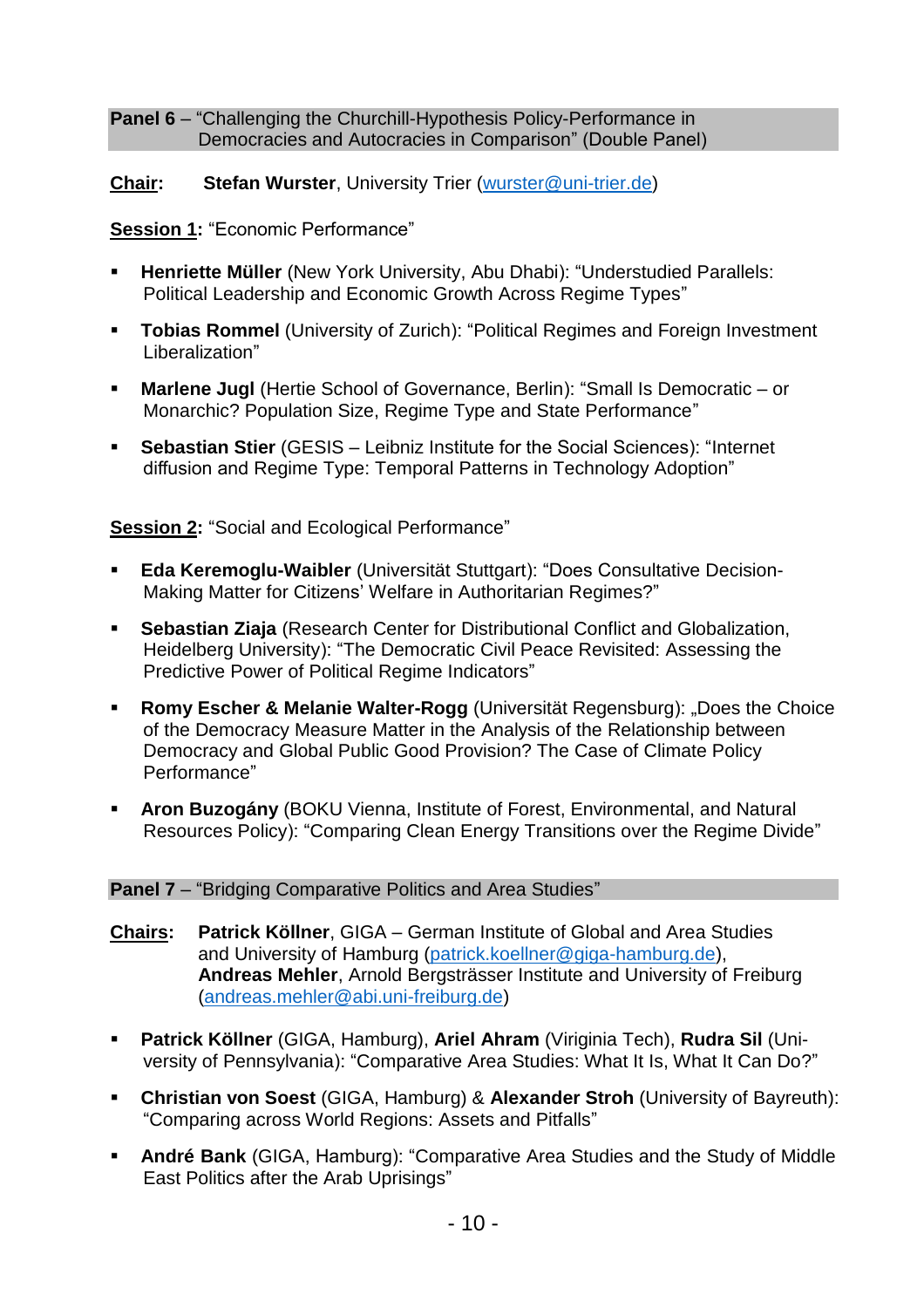**Sophia Schubert** (FU Berlin) & **Alexander Weiß** (HSU Hamburg): "Bridging Political Theory, Comparative Politics and Area Studies: A Plea for Global-transcultural Democracy Research"

**Panel 8** – "Why Wrong Is Right: Justifying Exclusion and Repression in Autocracies and Democracies"

- **Chairs: Maria Josua & Julia Grauvogel**, GIGA German Institute of Global and Area Studies, Hamburg [\(maria.josua@giga-hamburg.de,](mailto:maria.josua@giga-hamburg.de) [julia.grauvogel@](mailto:julia.grauvogel@%20giga-hamburg.de)  [giga-hamburg.de\)](mailto:julia.grauvogel@%20giga-hamburg.de)
- **Aurel Croissant, David Kuehn, Tanja Eschenauer** (Heidelberg University): "The 'Dictator's Endgame': Explaining Military Behavior in Nonviolent Anti-Incumbent Mass Protests"
- **Dag Tanneberg** (University of Potsdam): "What is dead may never die … How Restrictions and Violence Defeat Direct Action Campaigns"
- **Jonas Wolff** (PRIF Peace Research Institute Frankfurt): "Justifying Civic Space Restrictions: Does Regime Type Matter?"
- **Holger Zapf** (University of Göttingen): "Framing Protest: Delegitimizing Contention in Tunisia before and after 2011"
- **Ani Sarkissian** (Michigan State University): "Defining 'Normal' Religion: How State Bureaus of Religion Help Governments Manage Opposition and Retain Political Power"

#### **Panel 9** – "Disentangling the State-Regime Nexus" (Double Panel)

#### **Chairs: Thomas Altmeppen & Mirjam Edel**, University of Tübingen (thomas.al[tmeppen@uni-tuebingen.de](mailto:meppen@uni-tuebingen.de) & [mirjam.edel@uni-tuebingen.de\)](mailto:mirjam.edel@uni-tuebingen.de)

Introduction: **Oliver Schlumberger**, University of Tübingen Discussants: **André Bank** (GIGA, Hamburg) & **Dan Slater** (University of Chicago)

# **Session 1**

- **Thomas Altmeppen** (University of Tübingen): "Blinded by the Light? Michael Mann and the Problem of Conceptual Confusion in the Study of States and Regimes"
- **Dan Slater and Christopher Haid** (University of Chicago), **Ferdinand Eibl** (King's College, London), and **Steffen Hertog** (LSE, London): "War Makes the Regime: Rebellion Type and the Origins of Authoritarian Regime Types"
- **Maya Tudor** (Oxford University): "Disentangling States and Regime Sequencing in Postcolonial India and Pakistan"
- **Julia Leininger** (DIE German Development Institute, Bonn): "Eroding Democracy by Building the State: A Comparative Analysis of Mozambique"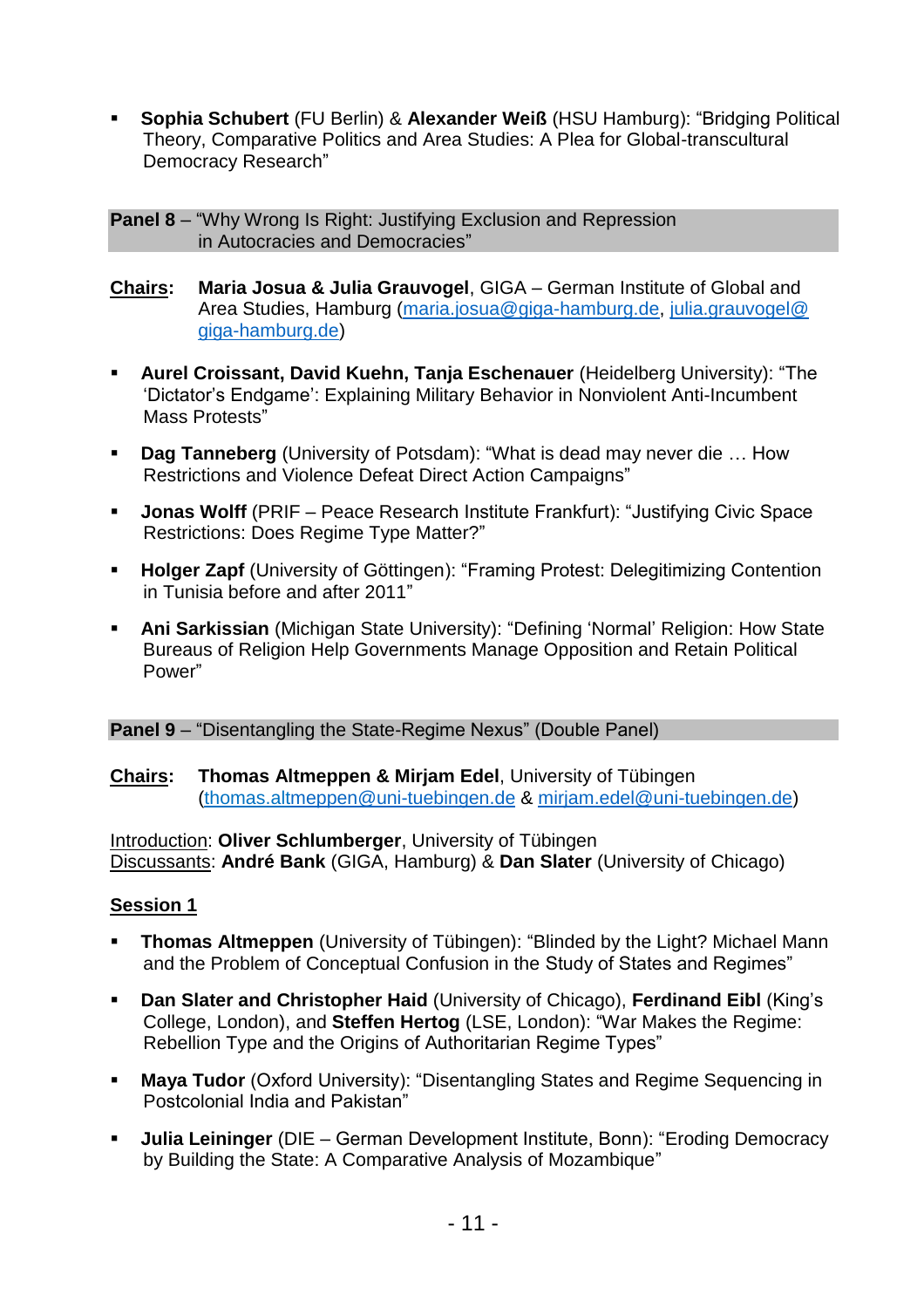# **Session 2:**

- **Rachel Sigman**, (V-Dem Institute at the University of Gothenburg): "State Capacity Types and Regime Outcomes"
- **David Anderson** (Aarhus University): "Political Dilemmas in State-Building: Why Germany and Argentina Finally Settled for Democracy while Thai Democracy is Still Struggling"
- **Alexander Schmotz** (King's College, London): "Revolution Gone Awry: Popular Uprisings, Regime Breakdown, and State Failure"
- **Matilde Thorsen, Alexander Taaning Grundhold, and David Ulrichsen** (Aarhus University): "Motivated and Able to Make a Difference for the Poor? The Complimentary Effects of Democracy and State Capacity in Promoting Human Development"

**Panel 10** – "Welfare-Production-Regime Triangle: Comparing Welfare State and Capitalism in Democracies and Autocracies"

- **Chairs: Daniel Buhr & Markus Trämer**, University of Tübingen [\(daniel.buhr@uni-tuebingen.de](mailto:daniel.buhr@uni-tuebingen.de) & [markus.traemer@uni-tuebingen.de\)](mailto:markus.traemer@uni-tuebingen.de)
- **Markus Trämer** (University of Tübingen): "Which institutional complementarities underpin authoritarian economies and welfare systems? China, Vietnam and Laos"
- **Aline Grünwald** (SOCIUM Research Center on Inequality and Social Policy Bremen): "The historical roots of old age pension systems in democratic and nondemocratic regimes around the world"
- **Hans-Jürgen Bieling** (University of Tübingen)**:** "Varieties of Financialization on the structure, role and mode of operation of finance in contemporary European capitalism"
- **N.N.**

# **Panel 11–**"Rule of Law vs. Rule by Law: How Do Autocracies & Democracies Govern?"

**Chairs: Mirjam Edel & Rolf Frankenberger**, University of Tübingen [\(mirjam.edel@uni-tuebingen.de](mailto:mirjam.edel@uni-tuebingen.de) & [rolf.frankenberger@uni-tuebingen.de\)](mailto:rolf.frankenberger@uni-tuebingen.de)

- **Michael Hein** (Humboldt Universität, Berlin): "The Codification of Constitutional Entrenchment Clauses in Democracies and Autocracies"
- **Jörn Knobloch** (University of Potsdam): "Rule of Man Not Rule of Law: Practical Foundations of Authoritarian Regimes and the Impact of Law"
- **David Andersen & Agnes Cornell** (Aarhus University): "Political Regime Dynamics and State Impartiality"